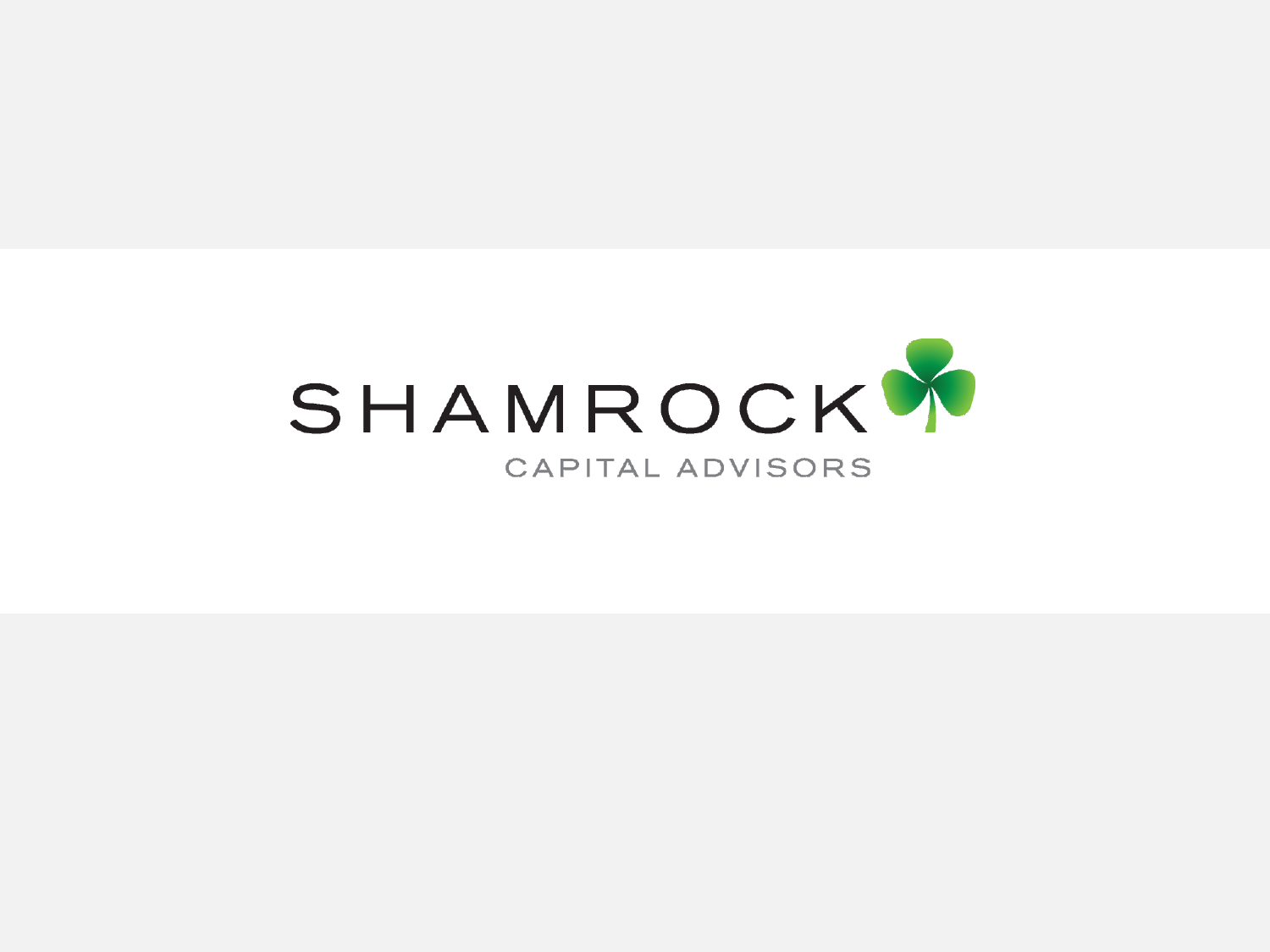## IMPORTANT NOTICE



This presentation is being provided exclusively to the Retirement Board of the Employees' Retirement System of Rhode Island solely for the purpose of providing certain information about a potential investment in securities of Shamrock Capital Growth Fund V, L.P. ("SCGF V" or the "Fund"), directly or indirectly managed by Shamrock Capital Advisors, LLC ("Shamrock", or the "Firm"). This presentation may not be used by any other person or for any other purpose.

These materials contain preliminary information that is subject to change and that is not intended to be complete or to constitute all the information necessary to adequately evaluate the consequences of investing in such securities. The information contained in these materials related to the terms and conditions of the Fund will be superseded, and is qualified in its entirety, by reference to the confidential private placement memorandum of the Fund (as supplemented or amended from time to time, the "PPM"), the amended and restated limited partnership agreement of the Fund (as amended and/or restated from time to time, the "Partnership Agreement") and the other subscription documents governing an investment in the Fund, in each case, which shall be furnished to qualified investors on a confidential basis at their request and which should be reviewed for complete information concerning the rights, privileges and obligations of investors in the Fund. To the extent the contents of this presentation conflict with either the PPM or the Partnership Agreement, the PPM and the Partnership Agreement will control. Shamrock makes no representation or warranty (express or implied) with respect to the information contained herein (including, without limitation, information obtained from third parties) and expressly disclaims any and all liability based on or relating to the information contained in, or errors or omissions from, these materials; or based on or relating to the recipient's use (or the use by any of its affiliates or representatives or any other person) of these materials; or based on any other written or oral communications transmitted to the recipient or any of its affiliates or representatives in the course of its evaluation of Shamrock or the Fund. Shamrock and its affiliates undertake no duty or obligation to update or revise the information contained in these materials.

The recipient should conduct its own investigations and analyses of Shamrock and the the Fund and the information set forth in these materials. Nothing in these materials should be construed as a recommendation to invest in any securities that may be issued by the Fund or as legal, accounting or tax advice. Before making a decision to invest in the Fund, a prospective investor should carefully review information respecting Shamrock, its affiliates and the Fund and consult with its own legal, accounting, tax and other advisors in order to independently assess the merits of such an investment.

These materials are not intended for distribution to, or use by, any person in any jurisdiction or country where such distribution or use would be contrary to law or regulation. The recipient is advised that applicable securities laws may restrict any person who has material, nonpublic information about a company from purchasing or selling securities of such company (and options, warrants and rights relating thereto) and from communicating such information to any other person under circumstances in which it is reasonably foreseeable that such person is likely to purchase or sell such securities. The recipient agrees not to purchase or sell such securities in violation of any such laws.

These materials may contain "forward-looking" information that is not purely historical in nature, and such information may include, among other things, projections, forecasts or estimates of cash flows, yields or returns, scenario analyses and proposed or expected portfolio composition. The forward-looking information contained herein is based upon certain assumptions about future events or conditions and is intended only to illustrate hypothetical results under those assumptions (not all of which will be specified herein). Not all relevant events or conditions may have been considered in developing such assumptions. The success or achievement of various results and objectives is dependent upon a multitude of factors, many of which are beyond the control of Shamrock. No representations are made as to the accuracy of such estimates or projections or that such projections will be realized. Actual events or conditions are unlikely to be consistent with, and may differ materially from, those assumed.

Prospective investors should not view the past performance of Shamrock or any investment vehicle or account managed by Shamrock as indicative of future results. These materials also contain certain performance information respecting one or more investment programs that, while somewhat analogous to those of SCGF V, should be understood to involve differing investment objectives and investment securities. In addition, there can be no assurance that unrealized investments will be realized at the valuations shown, as actual realized returns will depend on, among other factors, future operating results, the value of the assets and market conditions at the time of disposition, any related transaction costs and the timing and manner of sale, all of which may differ from the assumptions on which the valuations contained herein are based. Moreover, such other investment programs may be managed by different personnel than the investment program conducted for SCGF V. Lastly, an investment in SCGF V will be discrete from an investment in any such other investment program or portfolio and the results or performance of such other investment programs is not necessarily indicative of the results or performance that will be achieved by SCGF V. Neither the realized returns nor the unrealized values attributable to any Shamrock-managed investment vehicle are directly applicable to an investment in any other Shamrock-managed investment vehicle.

This information has been supplied by Shamrock to provide the Retirement Board of the Employees' Retirement System of Rhode Island with information as to Shamrock's general portfolio management experience. An investment in the Fund is illiquid and its value may be volatile and can suffer from adverse or unexpected market moves or other adverse events. Investors may suffer the loss of their entire investment.

**2** These materials do not constitute an offer to sell or a solicitation of an offer to buy securities. All information contained herein is provided as of the date hereof and is subject to change. An investment in the Fund has not been recommended or approved by U.S. federal or state or any non-U.S. securities commission or regulatory authority. Furthermore, the foregoing authorities have not passed upo accuracy or determined the adequacy of these materials. Any representation to the contrary is illegal.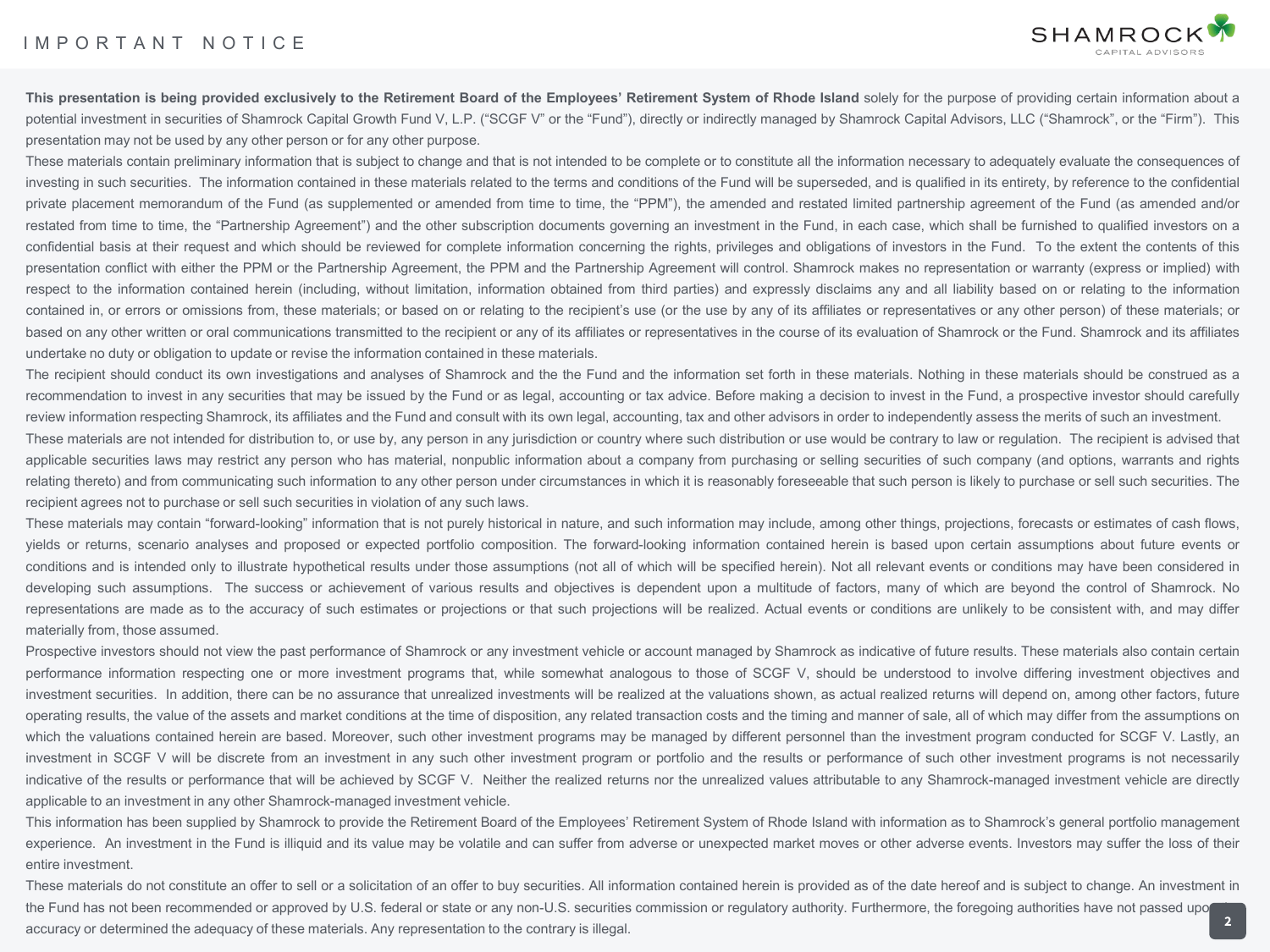

- **Shamrock Capital Advisors ("Shamrock") is an investment firm based in Los Angeles**
	- ‒ Approximately \$2.5 billion of assets under management, investing through a multi-fund strategy targeting the Media, Entertainment, and Communications ("MEC") sectors
	- Spun out of Shamrock Holdings, the family office of the late Roy E. Disney
	- ‒ 23 investment professionals

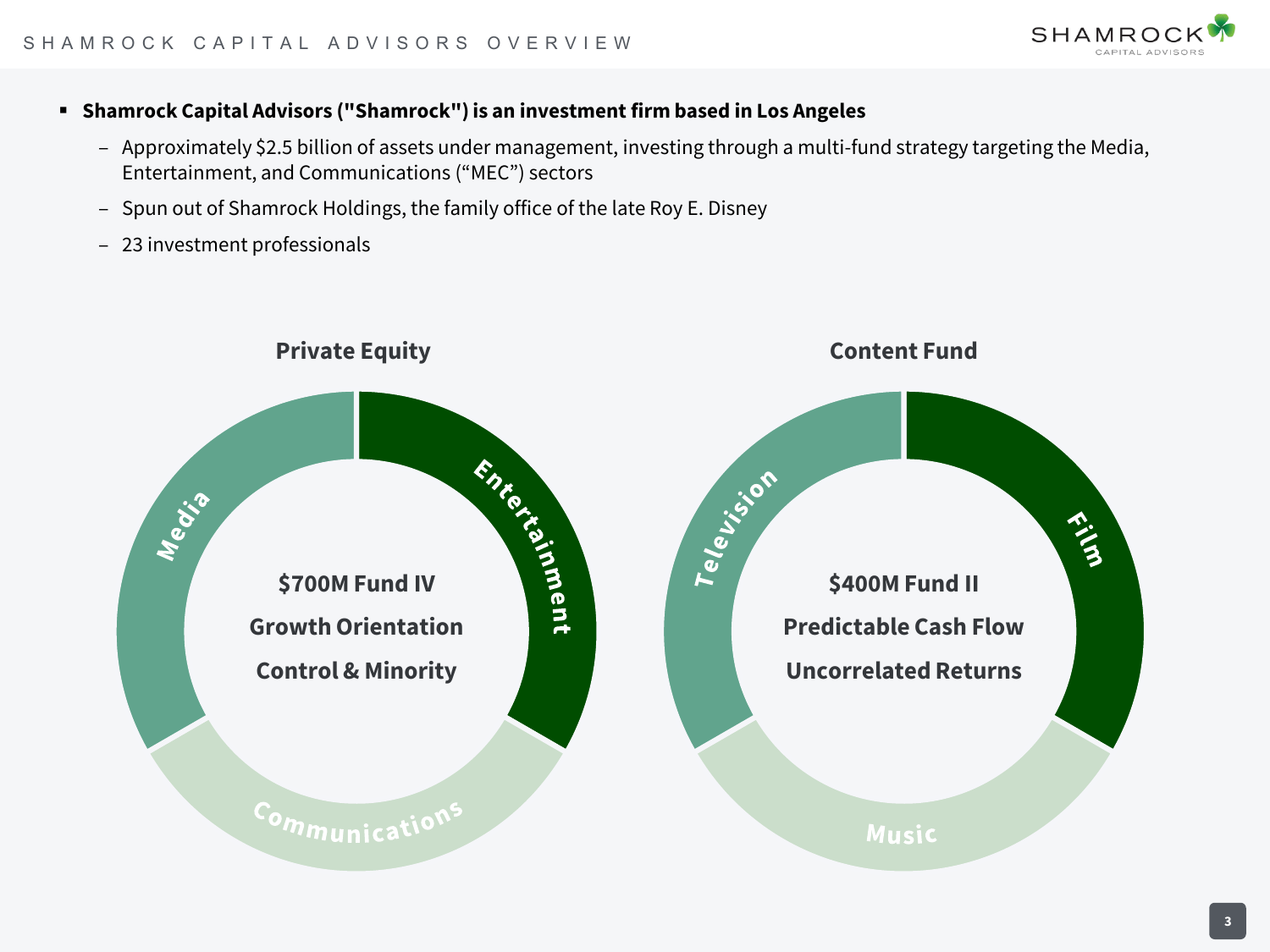

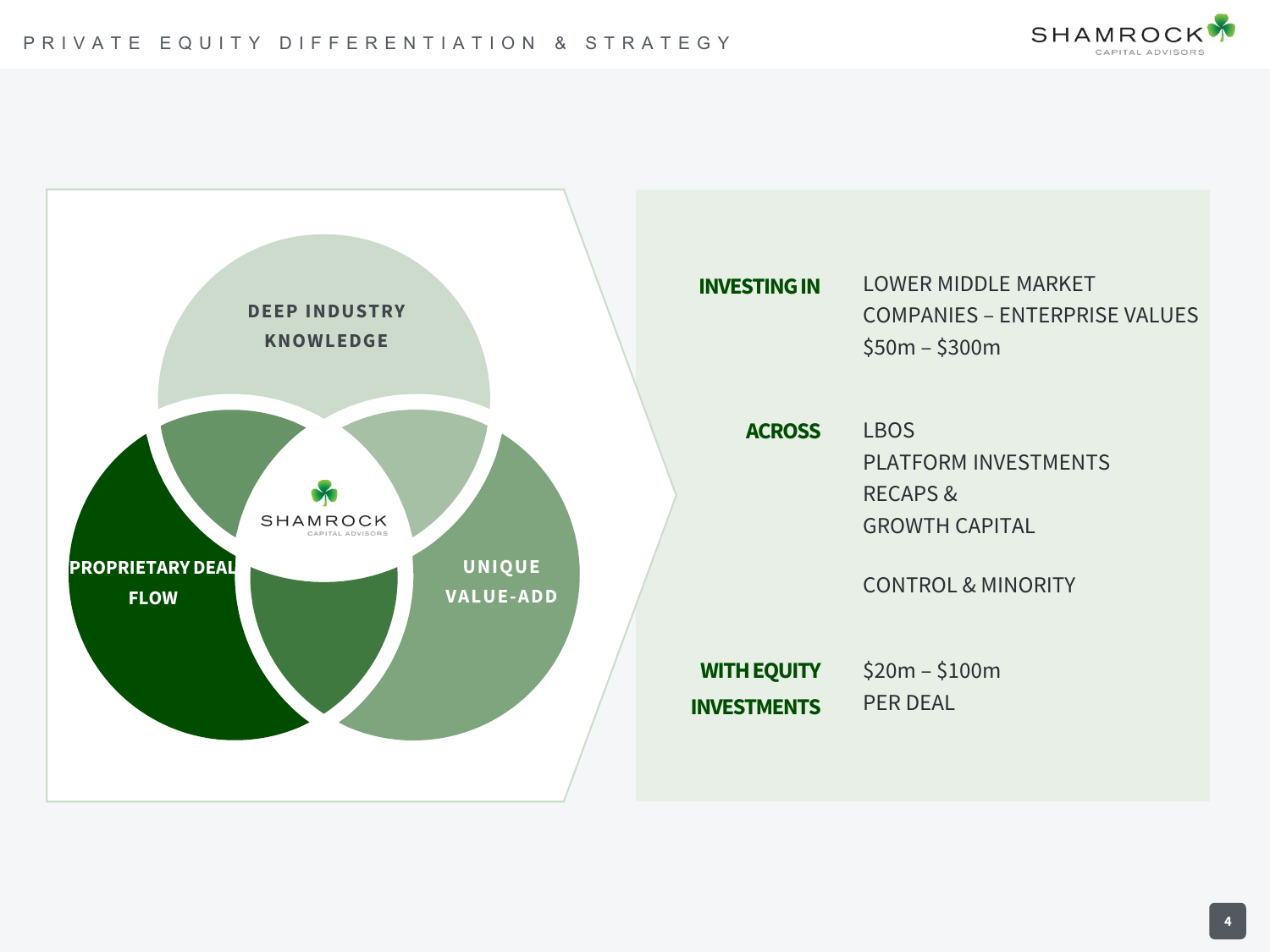

- Experienced and knowledgeable lower middle market investors with MEC focus
- Cohesive partnership with significant experience investing together

| <b>Name</b>           | Age | <b>Title</b>             | <b>Shamrock</b><br><b>Tenure</b> | <b>Relevant</b><br><b>Experience</b> | <b>Representative List of MEC Transactions</b>                                                                                                                                                                                                                                  |
|-----------------------|-----|--------------------------|----------------------------------|--------------------------------------|---------------------------------------------------------------------------------------------------------------------------------------------------------------------------------------------------------------------------------------------------------------------------------|
| Steve Royer           | 56  | Partner                  | 30 Yrs.                          | 33 Yrs.                              | Wpromote, Branded Cities, Maple Media, Consilio, Mobilitie, Learfield, Screenvision, Isolation<br>Network, Media Storm, RealD, NETGEAR, TeleGuam, Modern Luxury, PRN, PortalPlayer, Triad                                                                                       |
| Mike LaSalle          | 47  | Partner                  | 20                               | 24                                   | Excel Sports Management, Ad Results Media, DeCurtis, IYUNO, RBmedia, FanDuel, Mojiva,<br>Isolation Network, Media Storm, NextWave, Modern Luxury, Harlem Globetrotters, NETGEAR,<br>PortalPlayer                                                                                |
| Andy Howard           | 45  | Partner                  | 15                               | 23                                   | Excel Sports Management, DeCurtis, Pixellot, Branded Cities, Appetize, Consilio, Questex,<br>Mobilitie, MarketCast, Wazee Digital, Screenvision, K2 Towers, PGoA, RealD, Naylor Publications,<br>BASE Entertainment, Liberation Entertainment, MetroPCS, PrimeCo Wireless       |
| Laura Held            | 38  | Partner                  | 9                                | 15                                   | Bayard Advertising, Adweek, Wpromote, RBmedia, Questex, Wazee Digital, Mobilitie                                                                                                                                                                                                |
| <b>Mike Wilkins</b>   | 47  | Partner                  | $\overline{1}$                   | 25                                   | Kalkomey, Health & Safety Institute, LiveAuctioneers, Sykes Cottages, Mailgun, ZoomInfo,<br>OnCourseLearning, IO Education, Gamesparks, EXOS, Precision Nutrition, MarketTrack, SSI,<br>Stack Sports, Community Brands, Leisure Pass, Phocuswright, Clearlink, TheMill, Prodege |
| <b>Brian Barnum</b>   | 56  | <b>Operating Partner</b> | $\overline{4}$                   | 27                                   | Bayard Advertising, Ad Results Media, Wpromote, IYUNO, Appetize, Maple Media, RBmedia,<br>Questex, Transaction Network Services, Classroom Connect, Rent.com, Business.com, The<br>Rubicon Project, Demandbase, Brighter, Archer Education                                      |
| David Simpson         | 39  | Principal                | $\mathbf{1}$                     | 14                                   | DoubleVerify, Asurion, World Triathlon Corp (Ironman), TAIT, RentPath, Narrative Science,<br>Smartly.io                                                                                                                                                                         |
| <b>Blair Brenton</b>  | 34  | <b>Vice President</b>    | 3                                | 12                                   | Bayard Advertising, DeCurtis, Branded Cities, Appetize                                                                                                                                                                                                                          |
| Sam Halls             | 33  | <b>Vice President</b>    | 5                                | 10                                   | Adweek, Ad Results Media, IYUNO, Maple Media, Giant, Screenvision                                                                                                                                                                                                               |
| Megan Wallach         | 30  | <b>Vice President</b>    | $\overline{7}$                   | 9                                    | Excel Sports Management, Pixellot, Silvergate, Questex, FanDuel                                                                                                                                                                                                                 |
| Alicia Zhu            | 28  | Senior Associate         | 2                                | 5                                    | Ad Results Media, DeCurtis, Pixellot                                                                                                                                                                                                                                            |
| <b>Brian Graziano</b> | 27  | Associate                | 3                                | $5\overline{)}$                      | Bayard Advertising, Wpromote, Maple Media                                                                                                                                                                                                                                       |
| Nathan Janick         | 26  | Associate                | 2                                | 4                                    | Excel Sports Management, Adweek, Branded Cities, FanDuel, Mobilitie                                                                                                                                                                                                             |
| <b>Jake Simons</b>    | 26  | Associate                | $\overline{2}$                   | $\overline{4}$                       | DeCurtis, Appetize                                                                                                                                                                                                                                                              |
| John Abram            | 25  | Associate                | $\mathbf{1}$                     | 4                                    | Ad Results Media                                                                                                                                                                                                                                                                |
| Suman Padhi           | 24  | Associate                | $\mathbf{1}$                     | 3                                    | <b>IYUNO</b>                                                                                                                                                                                                                                                                    |
| Peter Rivera          | 58  | CFO & CCO                | 25                               | 26                                   |                                                                                                                                                                                                                                                                                 |
| Melissa Beam          | 41  | Vice President, Finance  | $\overline{4}$                   | 17                                   |                                                                                                                                                                                                                                                                                 |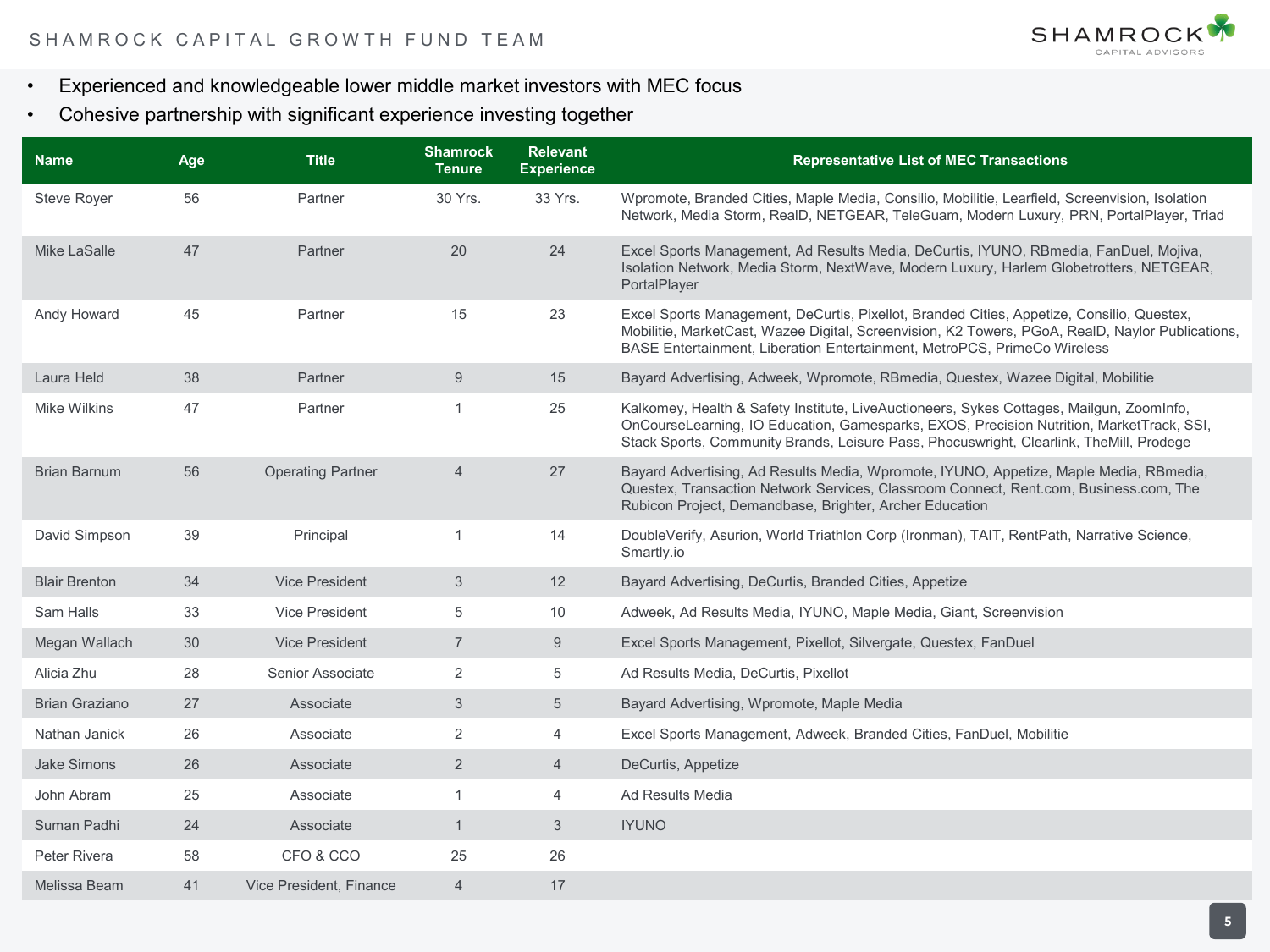- In 2001, Shamrock formed Shamrock Capital Growth Fund I ("SCGF I"), a \$175 million fund <sup>1</sup>
	- ‒ Eight companies, all realized
	- ‒ Gross IRR of 38% and 2.8x return on capital; net IRR of 28% and net DPI of 2.2x
- In 2006, Shamrock formed Shamrock Capital Growth Fund II ("SCGF II"), a \$311 million fund
	- ‒ Ten companies, all realized
	- ‒ Gross IRR of 17% and 1.9x return on capital; net IRR of 10% and net DPI of 1.5x
- In 2011, Shamrock formed Shamrock Capital Growth Fund III ("SCGF III"), a \$400 million fund
	- Ten companies, eight realized<sup>2</sup>
	- ‒ Gross IRR of 176% and currently held at 4.6x capital invested; net IRR of 99% and net DPI of 2.5x
- In 2015, Shamrock formed Shamrock Capital Growth Fund IV ("SCGF IV"), a \$700 million fund
	- Eleven companies, all unrealized<sup>3</sup>
	- Gross IRR of 9% and currently held at 1.2x capital invested; net IRR of 0% and net DPI of 0.0x
- Shamrock is currently raising Shamrock Capital Growth Fund V ("SCGF V"), targeting \$850 million in capital commitments
	- ‒ SCGF V will utilize substantially the same investment strategy as the prior SCGF funds

- SCGF I had two separate investment strategies, which were making investments in (i) U.S. MEC companies (approximately \$138M of invested capital) and (ii) companies based in Israel (approximately \$24M of invested capital). The reported Gross and net IRR and DPI excludes the Israel related investments. If such investments were included, the Gross IRR would be 34%, and the net IRR would be 24%.
- 2. Number of realized companies includes Flutter's (LSE: FLTR) purchase of Fastball Holdings' stake in FanDuel on 12/30/20. SCGF III and selling shareholders received approximately 50% of the purchase consideration in cash at transaction consummation, with the remaining 50% being issued in Flutter stock and anticipated to be sold in the next 12 months.
- 3. Pro forma for investment in Bayard Advertising, which closed on 1/26/21.



Note: Returns presented above represent 12/31/20 preliminary results and are subject to change pending final annual reporting. Please see the Appendix for important information about the performance data in this presentation.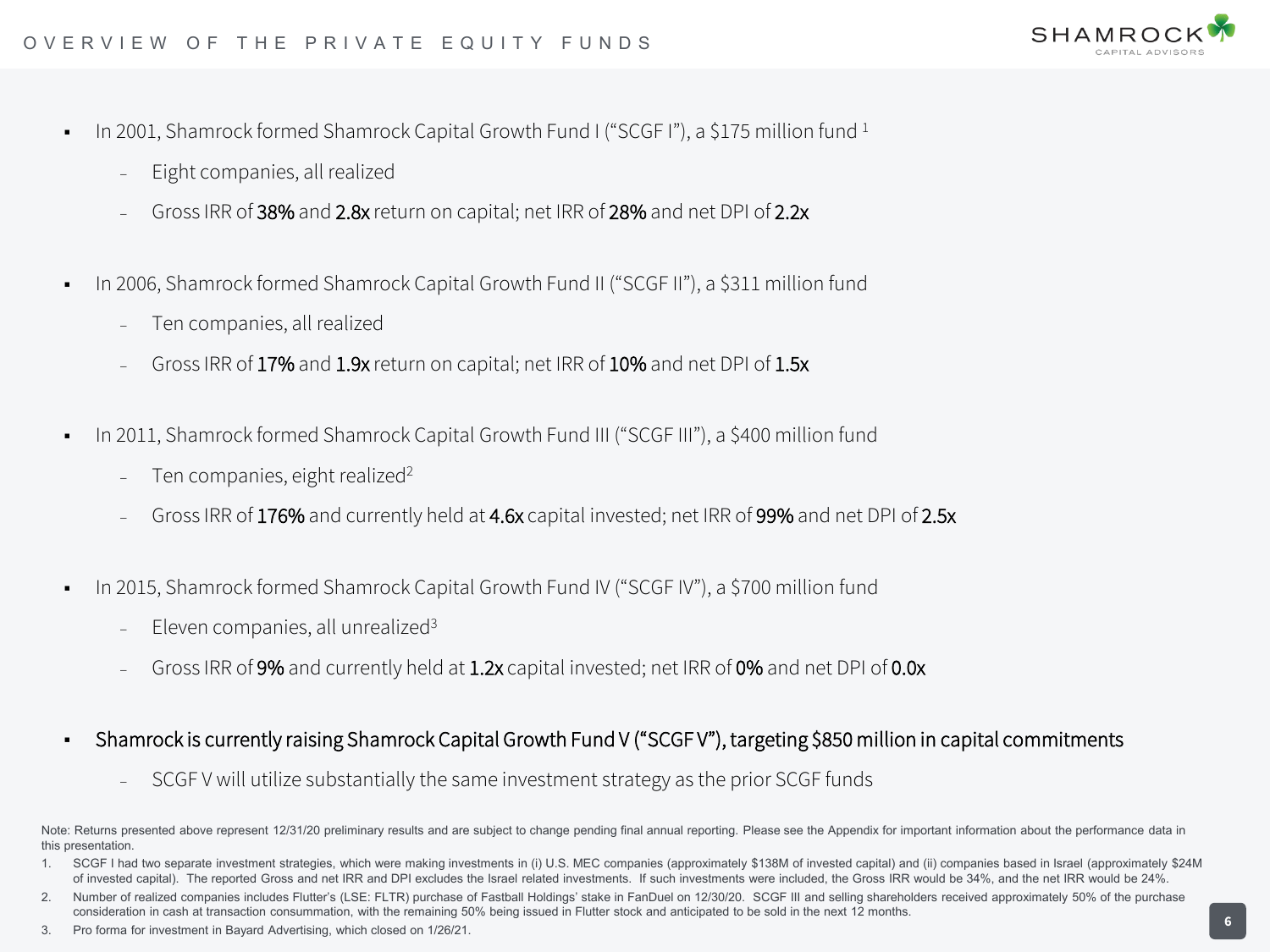

| Learfield Communications ("Learfield") is a diverse media enterprise focused on<br>the collegiate sports marketing and media industry. The company owns and<br>manages the multimedia rights for 54 multi media properties - geographically<br>dispersed across the United States - including numerous athletic powerhouses | Learfield                           |                                    |  |  |  |  |
|-----------------------------------------------------------------------------------------------------------------------------------------------------------------------------------------------------------------------------------------------------------------------------------------------------------------------------|-------------------------------------|------------------------------------|--|--|--|--|
| and NCAA champions (The University of Alabama, The University of North Carolina,<br>The University of Wisconsin, and the University of Oklahoma).                                                                                                                                                                           | Initial Investment Date:            | December 2011                      |  |  |  |  |
|                                                                                                                                                                                                                                                                                                                             | <b>Exit Date:</b>                   | October 2013                       |  |  |  |  |
|                                                                                                                                                                                                                                                                                                                             | <b>Industry Sector:</b>             | <b>Sports Media</b>                |  |  |  |  |
| Several years prior to the transaction, Shamrock had explored a roll-up in the<br>college multi media rights industry. As a result, management viewed Shamrock                                                                                                                                                              | <b>Realized Proceeds:</b>           | \$375.6 million                    |  |  |  |  |
| positively due to Shamrock's understanding of the business and familiarity with<br>the key players in the industry, and sought Shamrock out when considering                                                                                                                                                                | Gross IRR:                          | 239.6%                             |  |  |  |  |
| strategic alternatives.                                                                                                                                                                                                                                                                                                     | TVPI:                               | 9.0x                               |  |  |  |  |
|                                                                                                                                                                                                                                                                                                                             | Total Investment:                   | \$41.6 million                     |  |  |  |  |
| Proliferation of time shifting devices and increasingly fragmented audiences has<br>made premium event content more valuable than ever before. In order to                                                                                                                                                                  | Ownership at Exit <sup>1</sup> :    | 63.1% / 72.0%                      |  |  |  |  |
| capitalize on this trend, Shamrock has focused on identifying opportunities to own<br>or control exploitation of premium content. Sports rights, and specifically college                                                                                                                                                   | <b>Board Seats:</b>                 | 3                                  |  |  |  |  |
| sports rights, represent some of the most attractive, premium content available                                                                                                                                                                                                                                             | Role:                               | Lead Investor                      |  |  |  |  |
| due to its passionate and affluent fan base and due to the event nature of its<br>programming. Through sponsorship inventory, advertisers create an affinity                                                                                                                                                                | Investment Type:                    | Leveraged Buyout                   |  |  |  |  |
| between their brand and the athletic programs of each university.                                                                                                                                                                                                                                                           | Security Type:                      | 8% Convertible<br>Preferred Equity |  |  |  |  |
| SCGF III invested \$35.5 million in convertible preferred equity for 70.1% ownership<br>in a leveraged buyout with \$40.0 million of senior debt drawn at close. Prior                                                                                                                                                      | Responsible Senior<br>Executive(s): | Stephen Royer<br>William Wynperle  |  |  |  |  |
| shareholders also earned \$20.0 million in additional consideration based upon<br>hitting earn-out targets in FY2012 and FY2013.                                                                                                                                                                                            |                                     |                                    |  |  |  |  |
| " Secured and negotiated \$50.0 million of senior debt financing, including a \$35.0 million revolving credit facility                                                                                                                                                                                                      |                                     |                                    |  |  |  |  |

- **Implemented monthly financial and operating package**
- **Structured and implemented management incentive plan**
- **Led management strategy offsite** 
	- Negotiated and executed formation of IMG / Learfield ticketing joint venture
	- Recruited Chief Content Officer to lead digital initiatives

### Results

Value-Add

Company Description

Source

Investment Rationale

**Transaction** 

Shamrock exited through a sale to a financial buyer in the Fall of 2013. Total proceeds to SCGF III were \$375.6 million **resulting in a gross IRR of 239.6% and a return of 9.0x cost**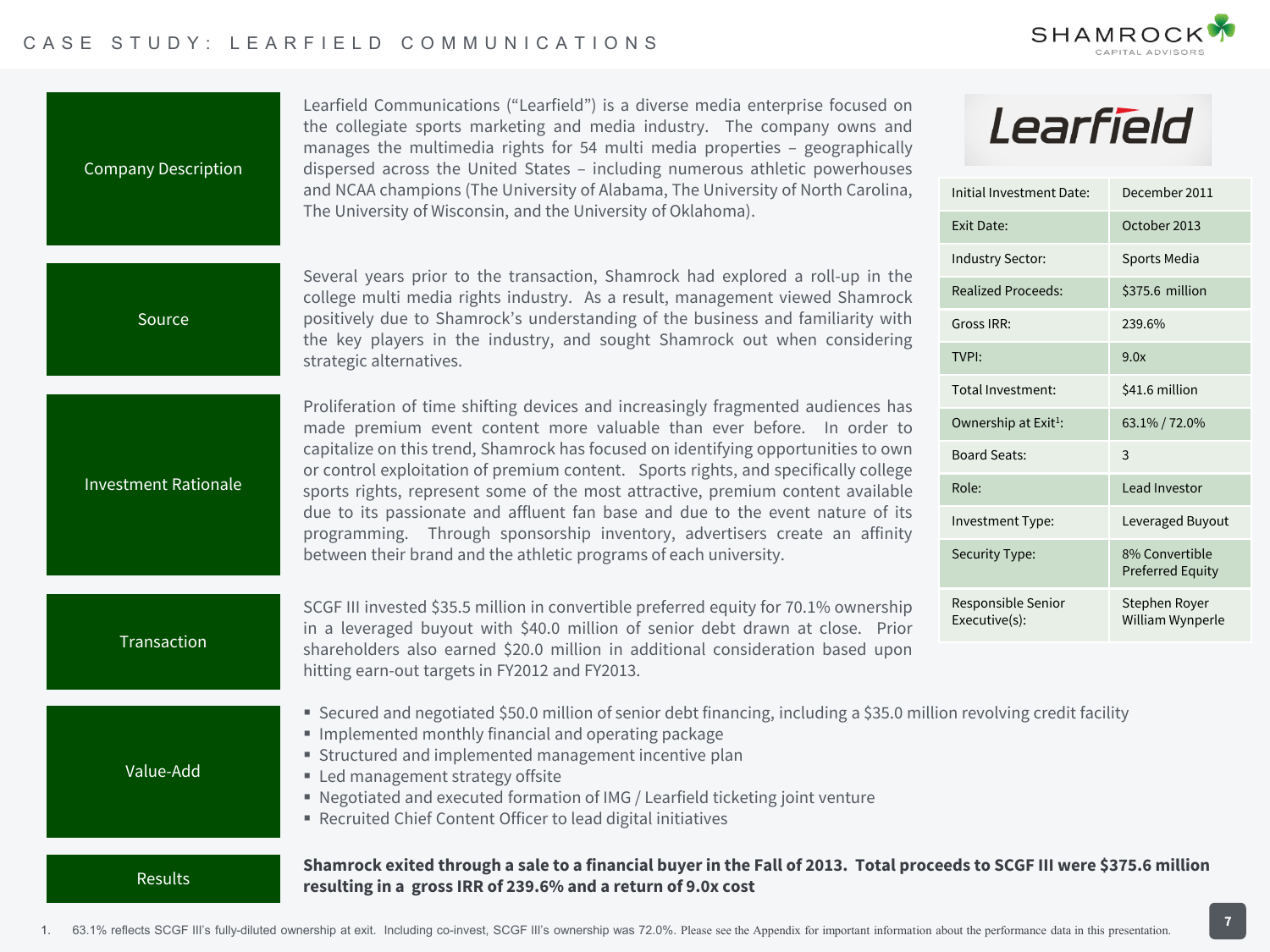# CASE STUDY: WPROMOTE, LLC



|                             | Wpromote is a leading digital marketing agency that provides a range of digital<br>marketing services, including paid search, search engine optimization, e-mail                                                                                                                                                                        | WPROMOTE                            |                                                                                            |
|-----------------------------|-----------------------------------------------------------------------------------------------------------------------------------------------------------------------------------------------------------------------------------------------------------------------------------------------------------------------------------------|-------------------------------------|--------------------------------------------------------------------------------------------|
| <b>Company Description</b>  | marketing, social media, Amazon marketing, programmatic, video and digital<br>intelligence services, to a wide variety of clients ranging in size from start-ups to                                                                                                                                                                     | Initial Investment Date:            | March 2018                                                                                 |
|                             | Fortune 500 companies. Wpromote is headquartered in Los Angeles and has seven<br>additional offices across the United States.                                                                                                                                                                                                           | Exit Date:                          |                                                                                            |
|                             |                                                                                                                                                                                                                                                                                                                                         | <b>Industry Sector:</b>             | Digital Marketing                                                                          |
| Source                      | SCGF IV was introduced to Wpromote's CEO through its network in 2015 and stayed<br>in close contact with the company. In late 2017, Wpromote decided to take on a<br>financial partner to help further accelerate growth and was particularly interested in<br>SCGF IV given the existing relationship and firm's deep media expertise. |                                     | \$5.5 million<br>(realized)<br>\$61.6 million<br>(unrealized)<br>\$67.1 million<br>(total) |
|                             | Wpromote operates in a growing industry with strong tailwinds as brands are<br>spending an increasing amount of their marketing budgets in digital channels.                                                                                                                                                                            | Gross IRR1:                         | 41.1%                                                                                      |
| <b>Investment Rationale</b> | Wpromote was well positioned to capitalize on these trends given its strong<br>reputation and high-quality service offering. Wpromote had a unique outbound                                                                                                                                                                             | TVPI:                               | 2.5x                                                                                       |
|                             | sales engine driving significant new business wins and a diversified client mix. The                                                                                                                                                                                                                                                    | Total Investment:                   | \$26.4 million                                                                             |
|                             | company had been growing rapidly and had multiple growth opportunities,<br>organically and through M&A.                                                                                                                                                                                                                                 | Current Ownership <sup>2</sup> :    | 38.5%                                                                                      |
|                             | SCGF IV invested \$26.4 million in Wpromote in a convertible preferred security with                                                                                                                                                                                                                                                    | <b>Board Seats:</b>                 | $\overline{2}$                                                                             |
|                             | a 20% coupon in exchange for 40% of the company. The founder and management                                                                                                                                                                                                                                                             | Role:                               | Lead Investor                                                                              |
| Transaction                 | retained a majority equity interest, and a new equity incentive plan was put in<br>place at closing. The transaction was financed with \$20.0 million of funded debt at                                                                                                                                                                 | Investment Type:                    | Leveraged<br>Recapitalization                                                              |
|                             | close.                                                                                                                                                                                                                                                                                                                                  | Security Type:                      | 20% Convertible<br><b>Preferred Equity</b>                                                 |
|                             | " Created Value Creation Plan focused on shifting customer mix to larger enterprise<br>accounts, enhancing reporting and forecasting, and leveraging technology and data                                                                                                                                                                | Responsible Senior<br>Executive(s): | Stephen Royer<br>Laura Held<br><b>Brian Barnum</b>                                         |
| Value-Add                   | " Helped augment existing management team with key hires, including President,<br>Chief Technology Officer, SVP of Client Services, Director of FP&A and Controller                                                                                                                                                                     |                                     |                                                                                            |
|                             | ■ Helped lead the financing and execution of two tuck-in acquisitions completed<br>since SCGF IV's investment that accelerated growth, added attractive clients and<br>expanded geographic presence                                                                                                                                     |                                     |                                                                                            |
| <b>Current Performance</b>  | Shamrock is currently holding SCGF IV's investment at \$61.6 million or 2.3x cost. Inclusive of realized proceeds of<br>\$5.5 million, the total value is \$67.1 million or 2.5x <sup>1</sup>                                                                                                                                           |                                     |                                                                                            |

<sup>1.</sup> Returns presented above represent 12/31/20 preliminary results and are subject to change pending final annual reporting. Please see the Appendix for important information about the performance data in this presentation.

2. On a fully-diluted basis, SCGF IV ownership is 36.2%.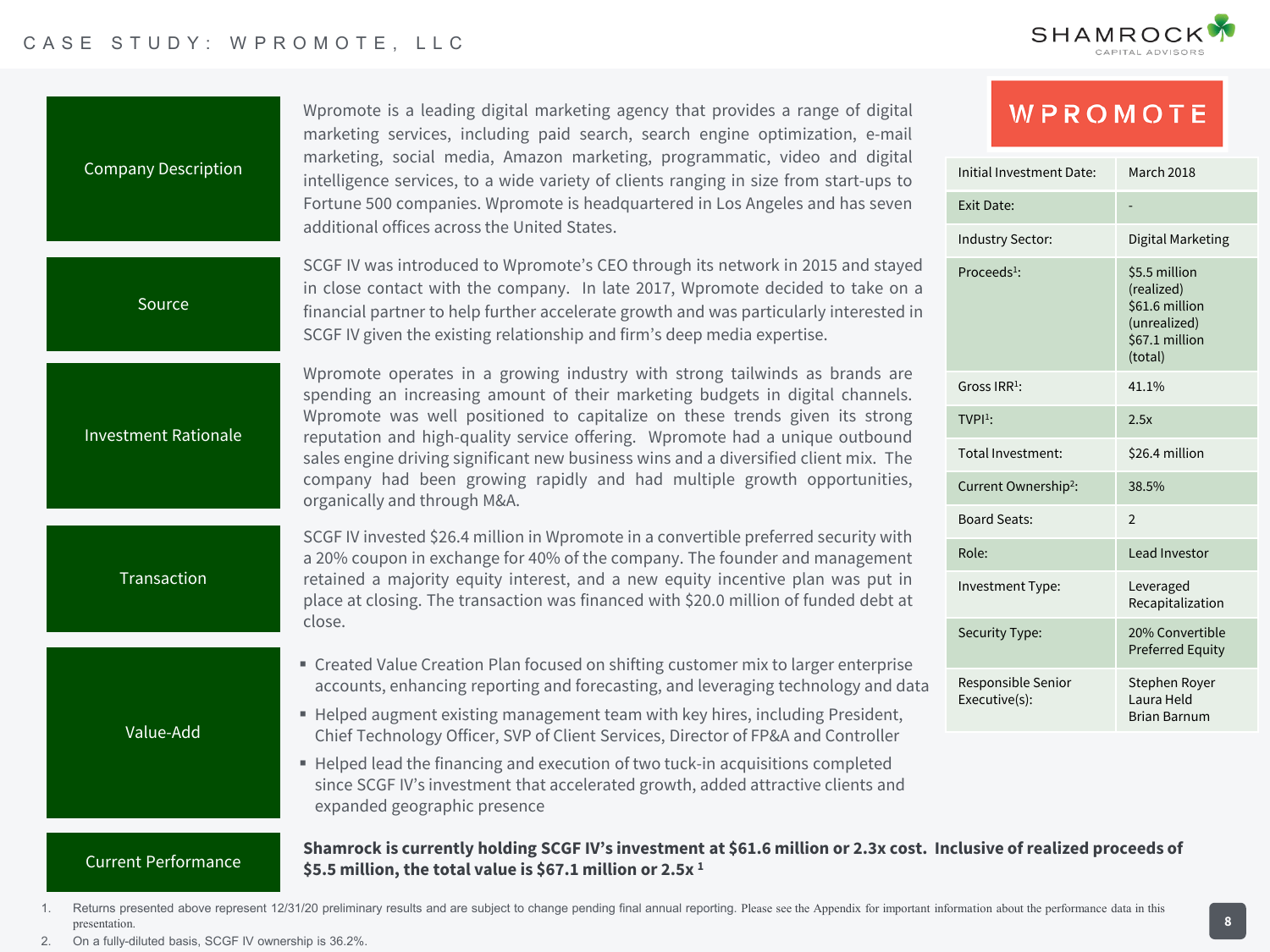

Shamrock is currently raising Shamrock Capital Growth Fund V, targeting \$850 million in capital commitments

| <b>SCGF V Summary Term Sheet</b>  |                                                                                                                                                                                                                                 |  |  |  |
|-----------------------------------|---------------------------------------------------------------------------------------------------------------------------------------------------------------------------------------------------------------------------------|--|--|--|
| <b>The Fund</b>                   | Shamrock Capital Growth Fund V, L.P.                                                                                                                                                                                            |  |  |  |
| <b>General Partner</b>            | Shamrock Capital Partners V, L.L.C.                                                                                                                                                                                             |  |  |  |
| <b>Sponsor Commitment</b>         | At least 2% of the fund's committed capital up to a cap of \$17 million                                                                                                                                                         |  |  |  |
| <b>Investment Period</b>          | 5 years from final closing                                                                                                                                                                                                      |  |  |  |
| <b>Term</b>                       | 10 years from final closing, unless extended or terminated sooner in accordance with the partnership<br>agreement                                                                                                               |  |  |  |
| <b>Carried Interest Structure</b> | 20% carried interest subject to 8% preferred return and 100% general partner catch-up                                                                                                                                           |  |  |  |
| <b>Management Fee</b>             | 2%                                                                                                                                                                                                                              |  |  |  |
| <b>Management Fee Offset %</b>    | Shamrock may also receive management advisory fees directly from portfolio companies. 100% of all<br>such fees received directly by Shamrock (net of certain fees and expenses) will be applied to reduce<br>the management fee |  |  |  |